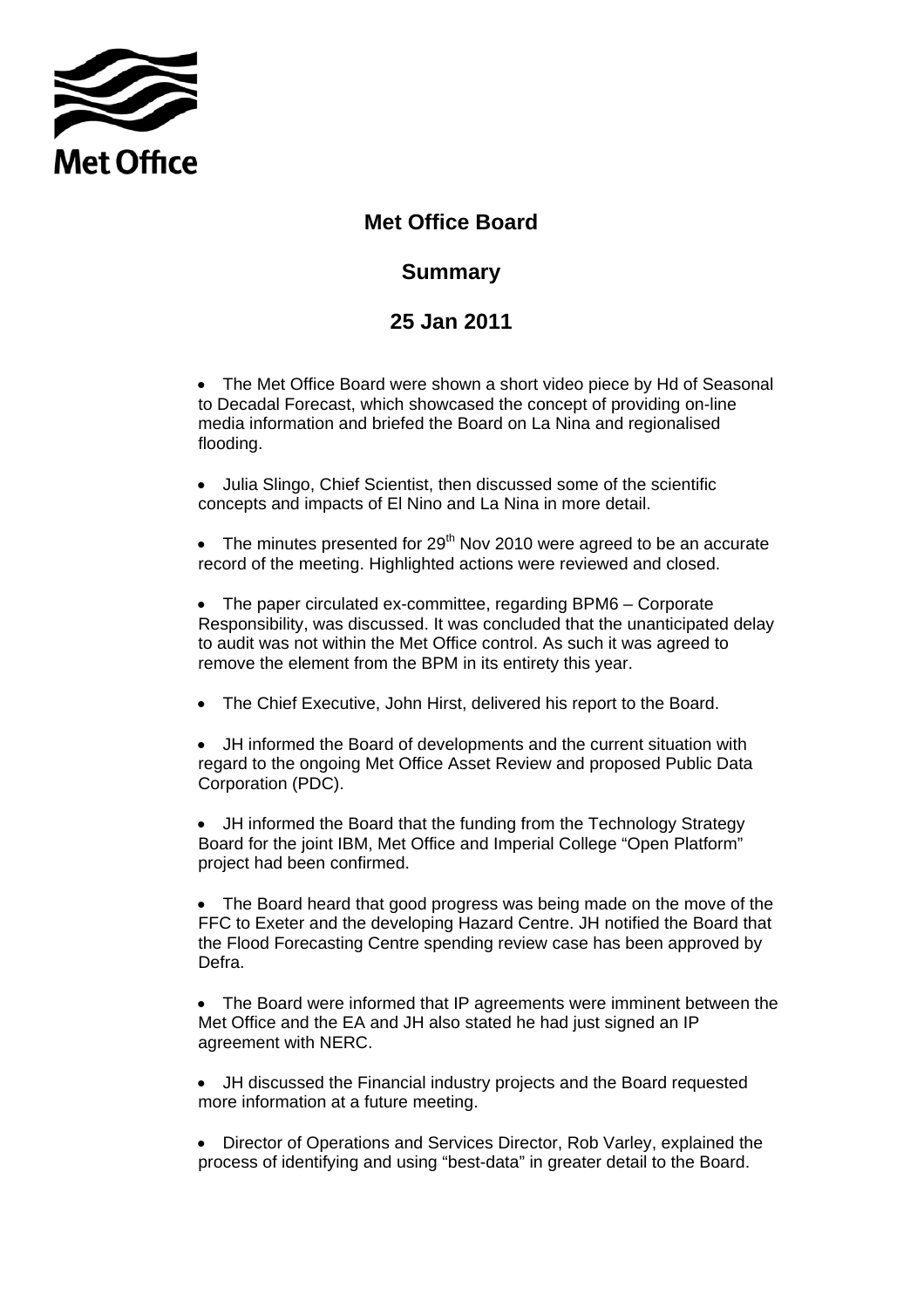

This was especially with reference to the new 5000 sites. These developments were to ensure consistency and that the most up to date and accurate data available is used across all products.

- JH and RV reported a series of positive feedback which had been received, including through the Public Weather Service Customer Group (PWSCG), following the periods of extreme weather which had been experienced since the previous Board meeting.
- Nick Jobling, CFO, delivered the Health and Safety accident statistics and trends for Oct-Dec.
- NJ delivered the finance report, informing the Board that the Met Office expected to reach the ROCE and Business Profitability BPMs.
- NJ reported that the National Audit Office had spent 3 weeks completing an interim audit and that no significant issues had been raised.
- Met Office Transport Programme Manager presented to the Board the latest information on the discussions with the CAA for the renewal of the Met Office designation as the UK Aviation Met Service provider.
- The cost and profit profiles were discussed, including the fact that over the years the Met Office had increasingly found efficiencies.
- The Board gave their support to progress with the proposed negotiation.
- Head of the Public Weather Service gave the Board an informative presentation on the development of the 5000 sites. He explained that the sites were based around population centres above 3000 people, tourist destinations and then any obvious 'gaps' to obtain a good coverage of the UK.
- The Board discussed this progress, understanding that this meant the Met Office was providing a significant amount more free–at-point-of use data than most other NMSs. It was also noted that this progress, while soundly welcomed by the public, had received a less enthusiastic reception from some competitors.
- The Board noted the extra sites were available by iPhone and web widgets. The severe weather had seen a peak of around 5M hits a day for the iPhone.
- The Board also noted that 17TeraBytes of data had been downloaded via the via web in December. Around 20-25% of government web traffic is routinely Met Office, and this peaks at times of severe weather – with an average of nearly 50% for the month of December.